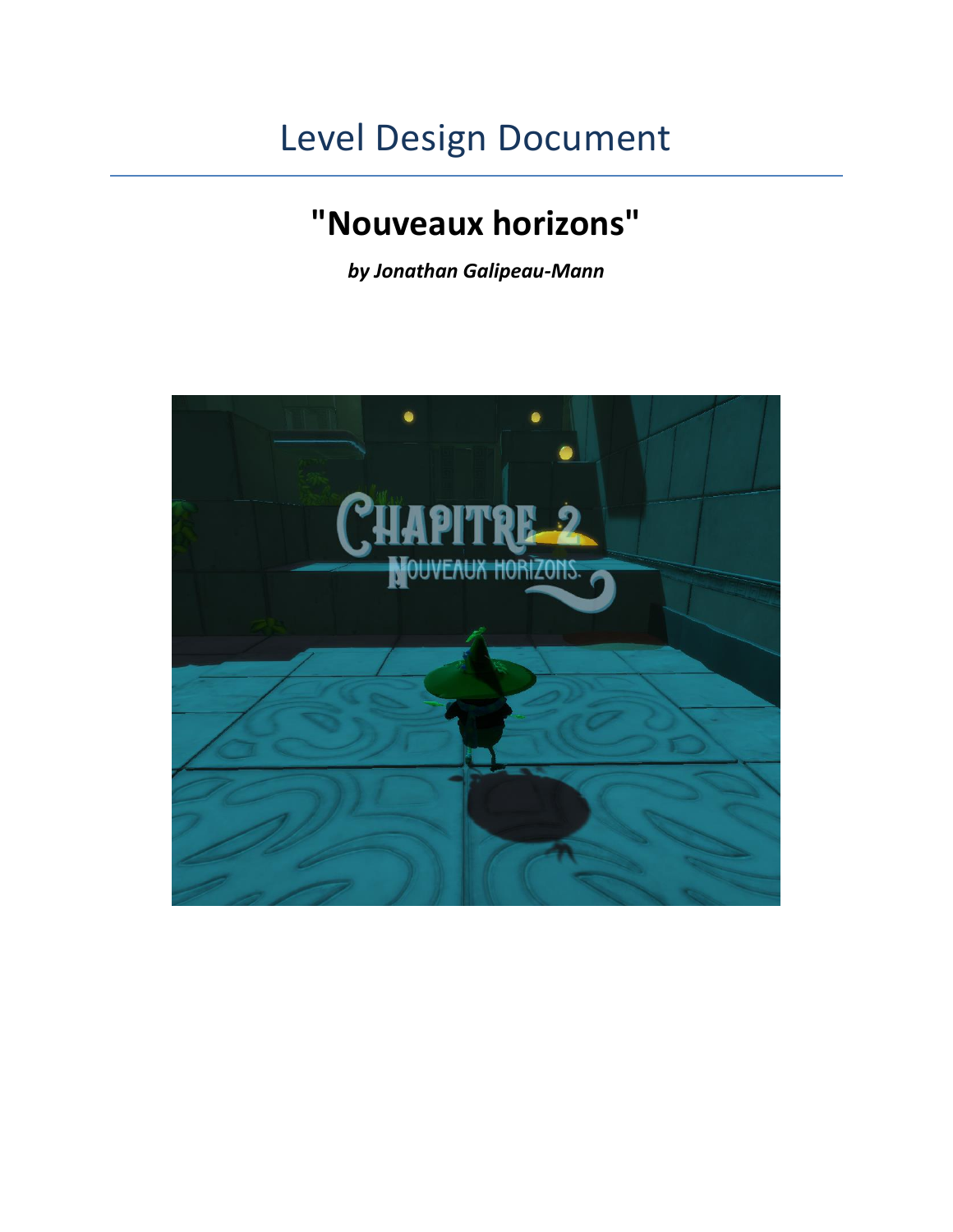| <b>Unlocked Skills</b>       |                 | <b>Mental</b><br>mechanics |                 | Ingredients                                         |                 |
|------------------------------|-----------------|----------------------------|-----------------|-----------------------------------------------------|-----------------|
| None                         |                 | <b>Association</b>         |                 | <b>Wind Pit</b>                                     | <b>Teach</b>    |
| <b>Physical</b><br>mechanics |                 | <b>Level of learning</b>   | <b>Teach</b>    | <b>Moving Platform</b>                              | <b>Teach</b>    |
| <b>Move</b>                  |                 | <b>Easy</b>                | 100%            | Checkpoint                                          | <b>Practice</b> |
| <b>Level of learning</b>     | <b>Practice</b> | Medium                     |                 | <b>Pressure Plate: Weigthed</b>                     | <b>Teach</b>    |
| <b>Easy</b>                  | 60%             | <b>Hard</b>                |                 | <b>Pressure Plate: Activation</b>                   | <b>Teach</b>    |
| Medium                       | 40%             | <b>Navigation</b>          |                 | Corruption                                          | <b>Practice</b> |
| <b>Hard</b>                  |                 | <b>Level of learning</b>   | <b>Practice</b> | Life Fruits                                         | <b>Practice</b> |
| Jump                         |                 | <b>Easy</b>                | 70%             | <b>Bonus Collectibles</b>                           | <b>Teach</b>    |
| <b>Level of learning</b>     | <b>Practice</b> | <b>Medium</b>              | 30%             | <b>Door</b>                                         | <b>Teach</b>    |
| <b>Easy</b>                  | 60%             |                            |                 | <b>Corruption Flower</b>                            | <b>Practice</b> |
| <b>Medium</b>                | 40%             |                            |                 | <b>Corruption Bramble and Cage</b><br><b>System</b> | <b>Teach</b>    |
| <b>Hard</b>                  |                 |                            |                 | <b>NMEs</b>                                         |                 |
| <b>Uncorrupt</b><br>mechanic |                 |                            |                 | <b>Corrupted Deer</b>                               | <b>Practice</b> |
| <b>Level of learning</b>     | <b>Teach</b>    |                            |                 |                                                     |                 |
| <b>Easy</b>                  | 100%            |                            |                 |                                                     |                 |
| <b>Medium</b>                | 20%             |                            |                 |                                                     |                 |
| Hard                         |                 |                            |                 |                                                     |                 |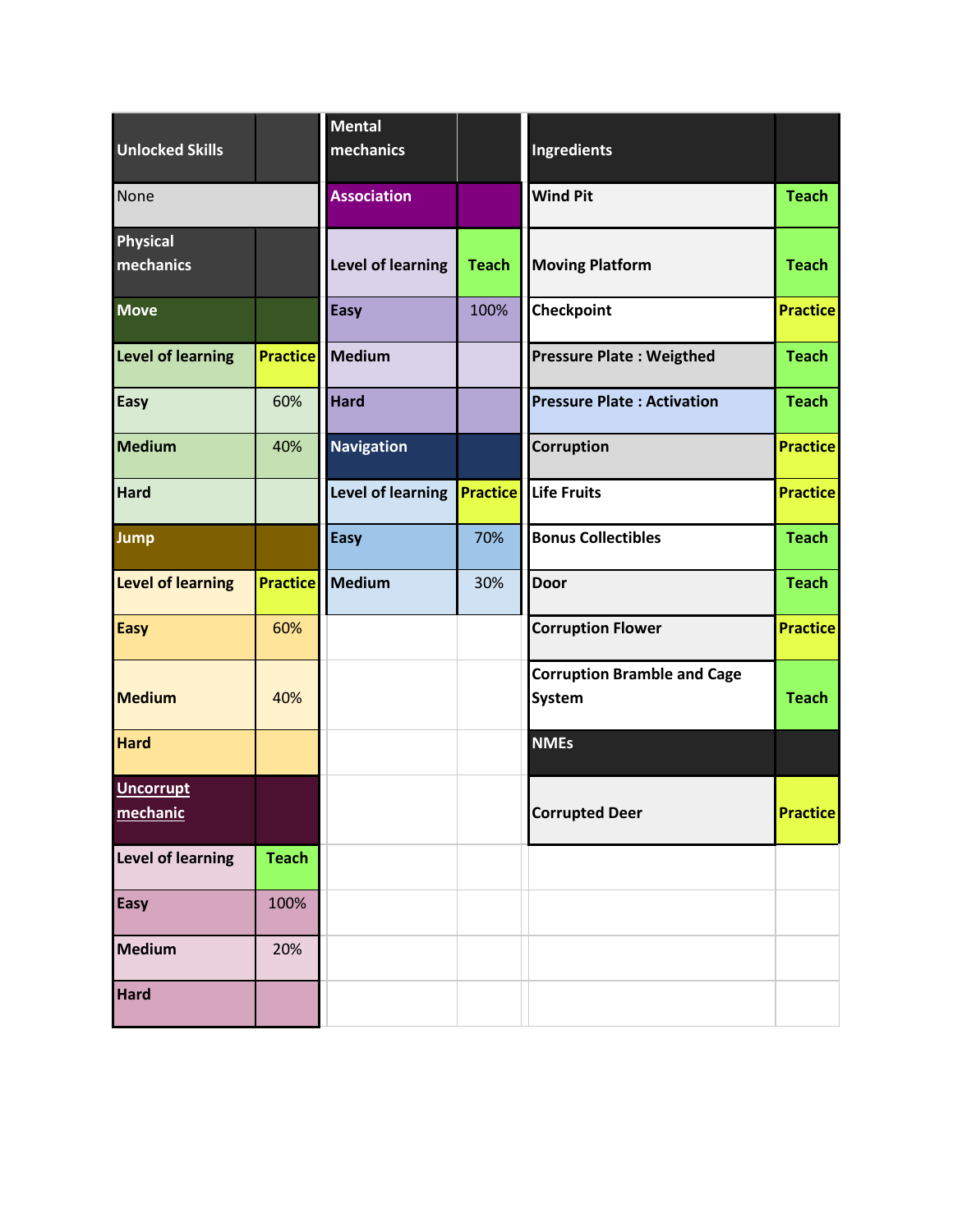### **Introductions and LD patterns**



- The Pressure Plate opens the door directly in front of the



### **Moving Platform**

- Safe introduction where the player needs to cross the platform to progress



#### **Horizontal Wind Pit**

- The Wind Pits stop the player progression and needs to be deactivated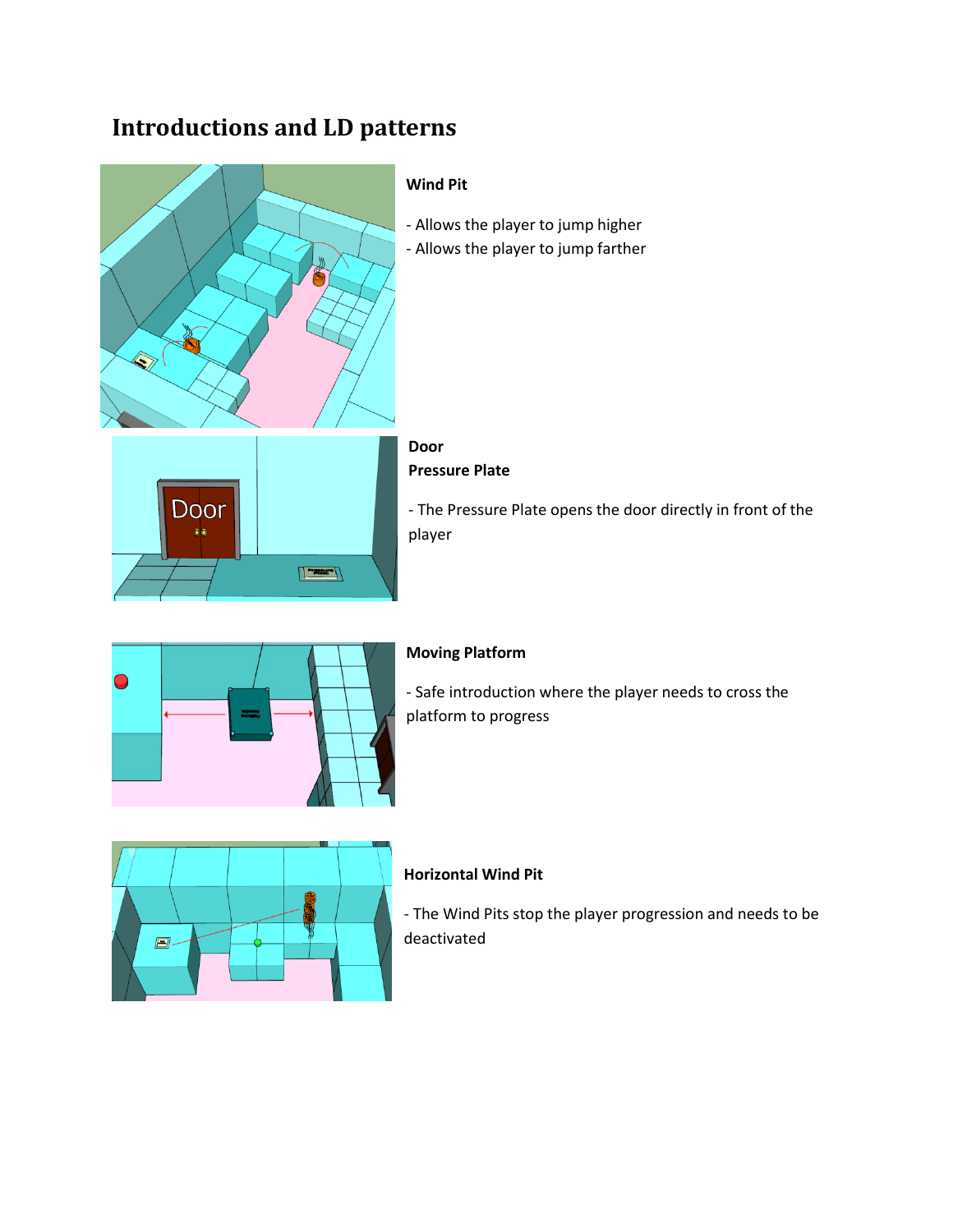

#### **Corruption Bramble**

- The player sees the bramble as the only interactable in the zone

## **Level Overview + Legend**

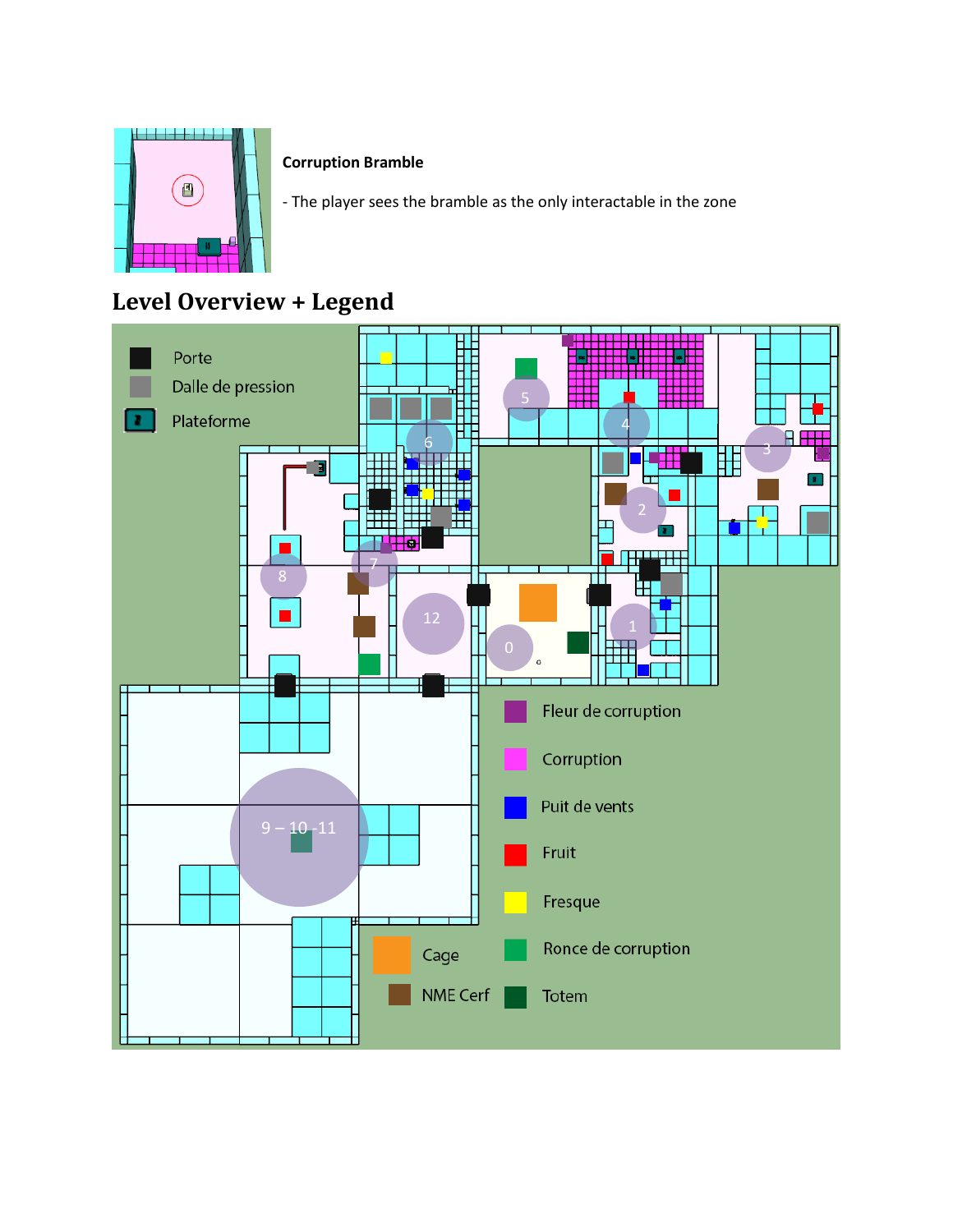

**Sections + Gameplay explanation**

introduce a core concept for the temples.

#### **Introduction to the Temple setting and mechanics**

**Varied ingredients introduction**

Wind Pit (1)

Door and Pressure Plate (1)

Moving Platform (2)

horizontal Wind Pit (3)

Corruption Bramble & Cage System (5, HUB)

Bonus Collectibles (3)

#### **Concept**

- Small rooms dedicated to introducing new ingredients

- Easy platforming sequence throughout. Last section (4) is a "Floor is lava" concept.

- Last section gives a little break to the player and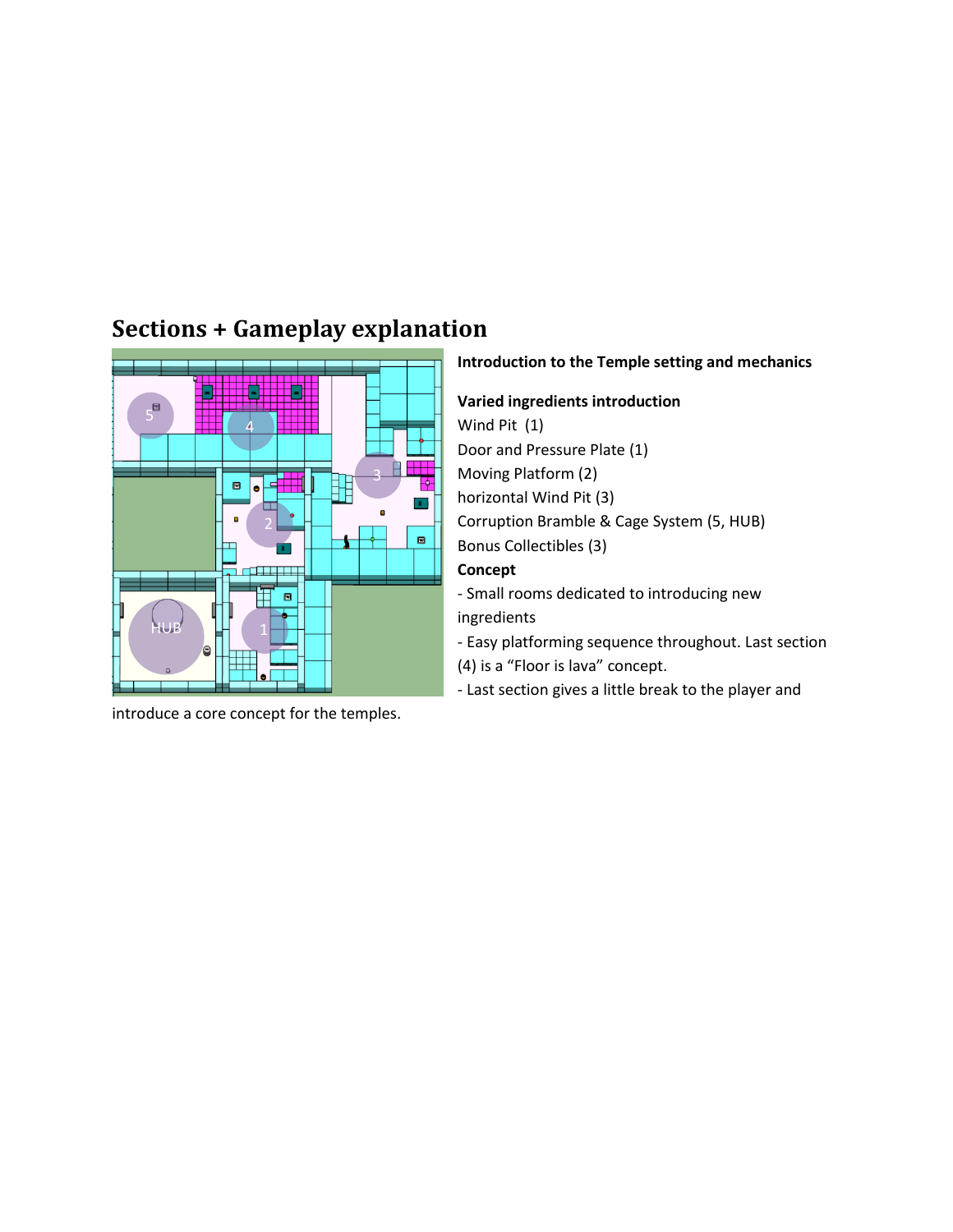

#### **Wind Pit and Pressure Plate puzzle (6)** The player needs to deactivate the right Wind Pits to create a path to go through.

#### **Secret Room (Easter Egg)** below (6)

#### **Introduction to a combination of a Moving Platform and a Pressure Plate: Weighted**

The player needs to stay on the Pressure Plate to make the Platform advance.

#### **Combat zone against 3 NMEs (8: ground level)**

#### **Platforming sequence (8)**

The player needs to jump between Moving Platforms

**View of the exit (12)**

**2 nd Corruption Bramble (8: ground level)**



#### **Final section**

Room divided in 3 different stations (described below). The player accesses a Pressure Plate that lowers the 3rd Corruption Bramble at the end of each station. The Corruption Bramble becomes accessible after the 3 stations are completed.

**Wind Pits station**

**Platforms station**

### **Combination station**

Assures that the player reach the necessary level of practice for each ingredients.